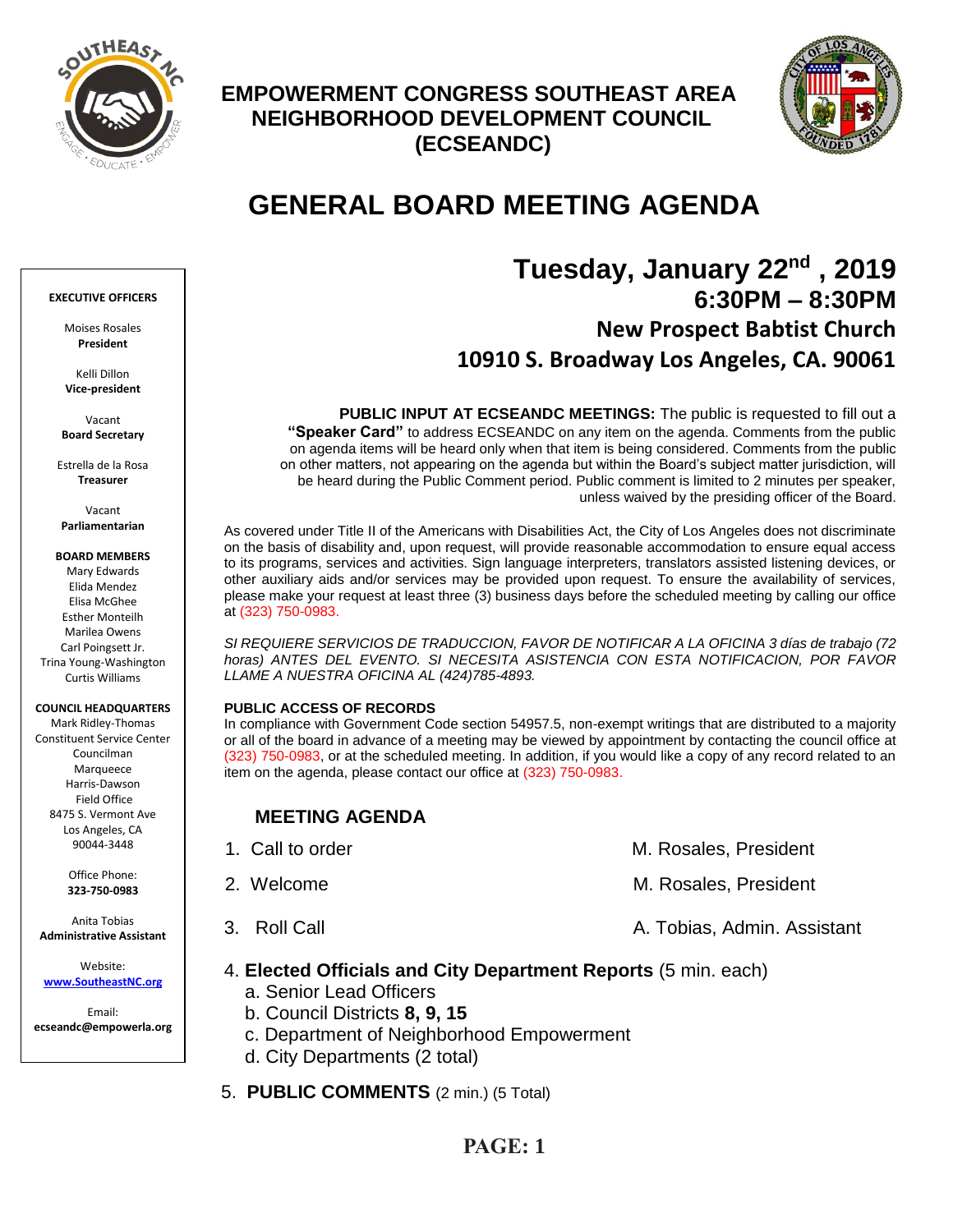### 6. **New Business**

- a. Discussion and board action regarding the creation of a standing rules committee (M. Rosales 15min)
- b. Discussion and board action regarding Area 1 assembly. (E. Monteilh 10min)
	- b1. Date
	- b2. Location
	- b3. Time
	- b4. Budget
	- b5. Committee
	- b6. Speaker
- c. Discussion and board action regarding Area 1 community clean up
	- (E. Mendez 10min)
	- c1. Date
	- c2. Location
	- c3. Time
	- c4. Budget
	- c5. Committee
- d. Discussion and board action to appoint M. Owens as Youth and Young Adults committee chair (M. Rosales)

## **END OF ACTION ITEMS**

Committee Reports and possible board action (4 min. per committee)

- a. Budget Committee Chair **1988** E. dela Rosa
- b. Outreach Committee Chair **Day 1. 1. Solut Franch Committee Chair M. Rosales**
- c. Quality of Life Committee Chair T. Washington
- d. Beautification Committee Chair E. Monteilh
- e. Public Safety Committee Chair. Vacant
- f. Youth/ Young Adults Comm. Chair Vacant
- q. Land Use Committee Chair **E. McGhee**
- h. Hospitality Committee Chair M. Edwards
- i. Budget Representative **E.** McGhee
- j. SLAANC Representative -E. McGhee
- 
- 
- 
- 
- 
- 
- 
- 
- 
-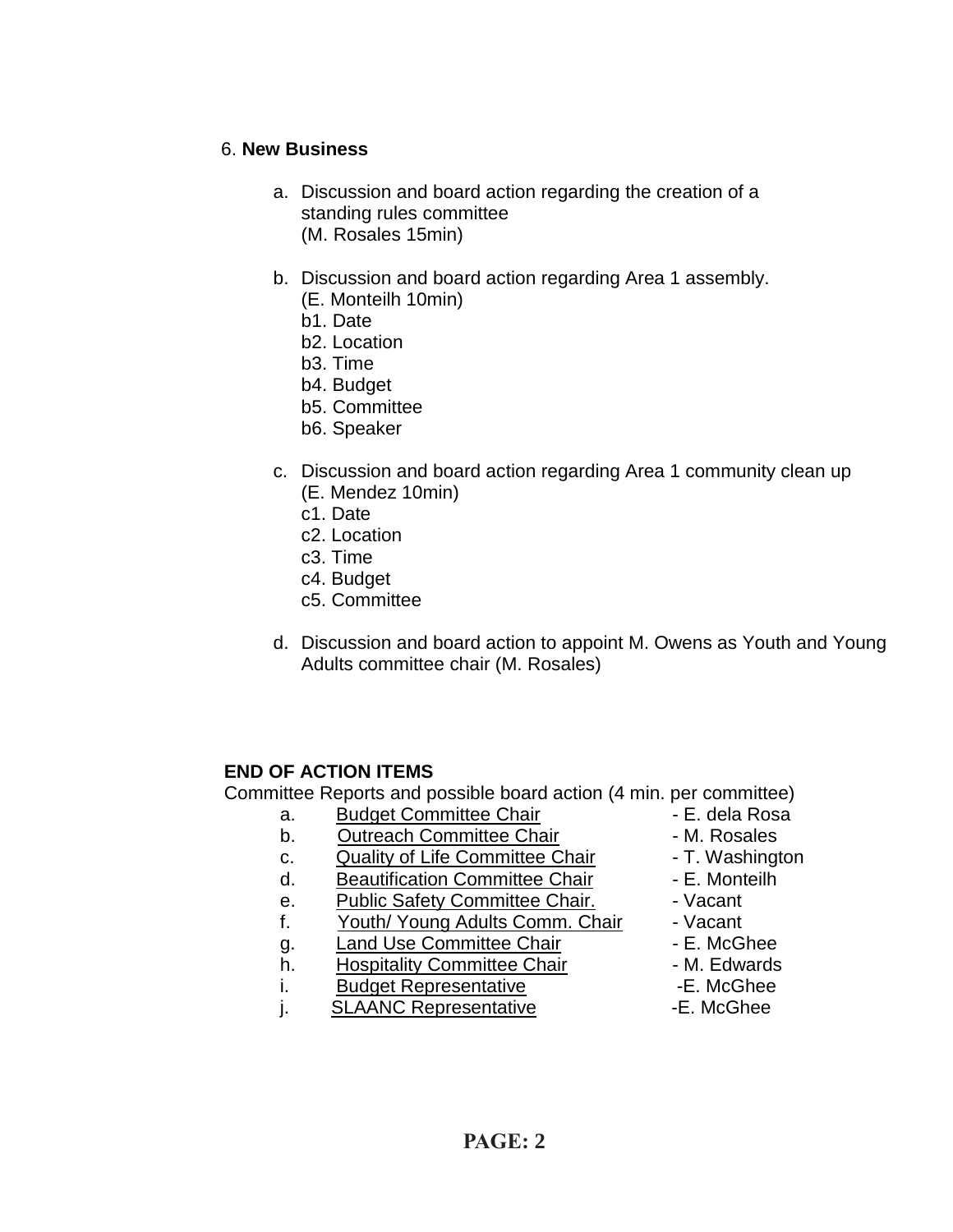07. **Board Vacancy:** Discussion and Possible Board Vote (5 min.)

Below are the ECSEANDC vacant board seats. Please See Bylaws for Duties & Responsibilities also Article 6 section 2E page 9. **VACANCY -**

> **a) Member At-Large Rep #3 b) Member At-Large Rep #4 c) Board Secretary e) Parliamentarian**

- 10. Board member Comments (2 min.)
- 11. President Closing Comments (5 min.)
- 12. Adjournment

# **ANNOUNCEMENTS NEXT Southeast Council MEETING February 26th 2019 @6:30p.m. Location: TBD**

#### *Neighboring Neighborhood Council Meetings:*

- oonny Norghbor<br>o WATTS
	- o Board Meeting: 2nd Tuesday of the month at 6:30pm, meeting location: watts senior citizen center; 1657 E. Century Blvd., Los Angeles, Ca 90002-2987, office location and phone number:10221 Compton Ave. #203, Los Angeles, CA 90002 (323) 564-0260
	- o HARBOR GATEWAY NORTH
	- o Board Meeting: 4TH TUESDAY OF THE MONTH AT 7:00 PM, Meeting Location: 135th Street Elementary School 801 W. 135TH Street, Gardena, Ca 90247-2154, om Coffice Location And Phone Number: PO Box 3723, Gardena, CA 90247, (310) 768-3853, <u>harborgatewaynorth.org وC</u>OMMUNITY & NEIGHBORS FOR 9<sup>TH</sup> DISTRICT UNITY
	- o Board Meeting: 4th Friday Of The Month At 4:30 Pm, Meeting Location; Estelle Van Meter Center Sr. Center 606 E. 76th Street, Los Angeles, 90001-2802, office location and phone number; 7600 S. Avalon Blvd. Los Angeles, CA 90001, (323) 750-0496
	- o EMPOWERMENT CONGRESS SOUTHWEST AREA NDC
		- o Board Meeting: 3rd Monday of the month at 6:30 pm, Mark Ridley-Thomas Constituent Service Center 8475 S. Vermont Ave, Los Angeles 90044-3448, office location and phone number; 8475 S. Vermont Ave, Los Angeles, CA 90044 – 3448, (323) 789-1434.
	- o VOICES OF 90037
		- Board Meeting: 4th Wednesday of the month at 6:30pm, meeting location: Normandie Avenue Elementary School, 4505 S Raymond Ave, Los Angeles CA 90037-2817, council contact information; (323) 299-0809
	- o EMPOWERMENT CONGRESS CENTRAL AREA NDC
	- o Board Meeting: 4th Monday of the month at 6:30 pm, meeting location; Amistad Plaza Apartment community room 6050 S. Western Avenue, Los Angeles, Ca 90047-1464, office location and phone number, 8475 S. Vermont Avenue, Los Angeles, CA 90044-3448, (323) 789-1449.
		-
	- EMPOWERMENT CONGRESS NORTH AREA NDC<br>○ Board Meeting: 1<sup>ST</sup> Thursday of the month at 6:30 pm, meeting location, Expo Center Community Room. 2<sup>nd</sup> floor, 3980 So. Menlo Ave, Los Angeles, CA 90007.

#### **ECSEANDC MEETING RULES**

All meetings are conducted in accordance with the Ralph M. Brown Act. The basic council rules listed here are contained either in that Act, the governing bylaws of this Council or in rules adopted by the Governing Board. All ECSEANDC Meeting Locations shall be compliant with the Americans with Disabilities Act.

**DEFINITION OF STAKEHOLDER:** [Bylaws Article 4 (5) "any individual who lives, owns property, works, participates in a community or faith-based organization, or attends classes within the geographic area of this Council". 116th Street, South, 80th Street, North, Central Ave, East Vermont Ave, West and to include the Mark Ridley Thomas constituent Center. (Bylaws Article III)

**AGENDAS –** Unless otherwise posted, the ECSEANDC meets the 4th Tuesday of every month at 6:30PM at the Mark Ridley-Thomas Constituent Services Center. The agendas for ECSEANDC meetings contain a brief general description of those items to be considered at the meetings. Items on the "Consent Agenda" may be voted on as a group unless a councilmember or stakeholder wishes to be heard on that item. In the event a councilmember or stakeholder wishes to be heard on an item, it will be called special and heard under the "Public Hearing" section of the agenda. Eight (8) members of the Council constitute a quorum for the transaction of business.

#### **The Empowerment Congress Southeast Area Neighborhood Development Council meeting agendas are posted at the following locations: \*\*not all locations will have posting\*\***

### **ONLINE POSTING LOCATION(S)**

- **SoutheastNC.org**
- **DONE – Website Posting - Email[: ncsupport@lacity.org](mailto:ncsupport@lacity.org)**

## **PAGE: 3**